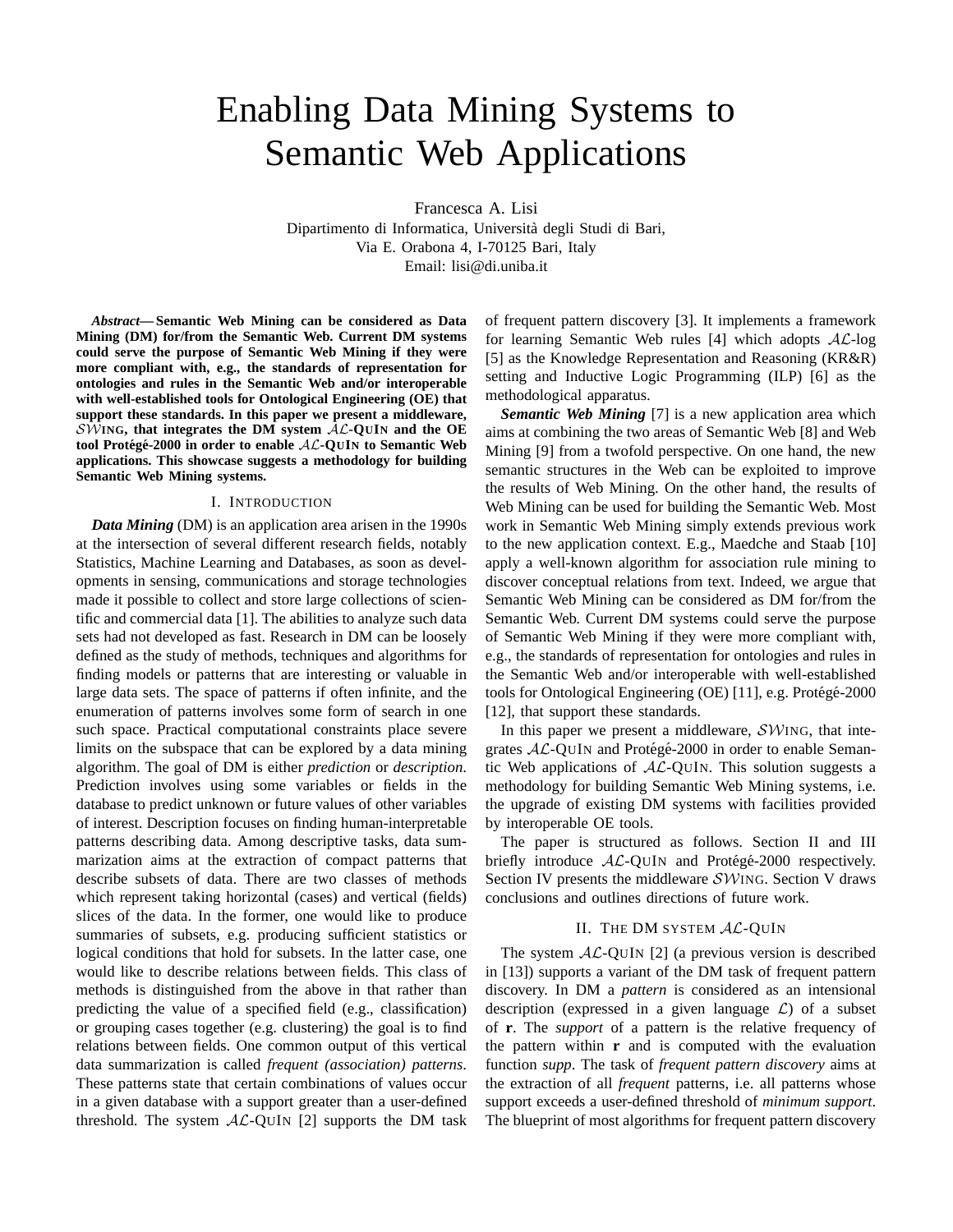

Fig. 1. Organization of the hybrid knowledge bases used in  $AL-QUIN$ .

is the *levelwise search* [3]. It is based on the following assumption: If a generality order  $\succeq$  for the language  $\mathcal L$  of patterns can be found such that  $\succeq$  is monotonic w.r.t. supp, then the resulting space  $(\mathcal{L}, \succeq)$  can be searched breadth-first starting from the most general pattern in  $\mathcal L$  and by alternating *candidate generation* and *candidate evaluation* phases. In particular, candidate generation consists of a refinement step followed by a pruning step. The former derives candidates for the current search level from patterns found frequent in the previous search level. The latter allows some infrequent patterns to be detected and discarded prior to evaluation thanks to the monotonicity of  $\succeq$ .

The variant of the frequent pattern discovery problem which is solved by AL-QUIN takes concept hierarchies into account during the discovery process [14], thus yielding descriptions of a data set **r** at multiple granularity levels up to a maximum level  $maxG$ . More formally, given

- a data set **r** including a taxonomy  $T$  where a reference concept  $C_{ref}$  and task-relevant concepts are designated,
- a multi-grained language  $\{\mathcal{L}^l\}_{1\leq l\leq maxG}$  of patterns
- a set  $\{minus\{minus\}_{1\leq l\leq maxG}$  of minimum support thresholds

the problem of *frequent pattern discovery at* l *levels of description granularity*,  $1 \leq l \leq maxG$ , is to find the set F of all the patterns  $P \in \mathcal{L}^l$  frequent in **r**, namely P's with support s such that (i)  $s \geq minsup^l$  and (ii) all ancestors of P w.r.t.  $\mathcal T$  are frequent. Note that a pattern  $Q$  is considered to be an ancestor of  $P$  if it is a coarser-grained version of  $P$ .

In AL-QUIN (AL-log QUery INduction) the data set **r** is represented as an  $AL$ -log knowledge base  $B$  and structured as illustrated in Figure 1. The structural subsystem  $\Sigma$  is based on ALC [15] and allows for the specification of knowledge in terms of classes (*concepts*), binary relations between classes (*roles*), and instances (*individuals*). In particular, the TBox T contains is-a relations between concepts (*axioms*) whereas the ABox M contains instance-of relations between individuals (resp. couples of individuals) and concepts (resp. roles) (*assertions*). The relational subsystem Π is based on an extended

form of DATALOG [16] that is obtained by using  $\mathcal{ALC}$  concept assertions essentially as type constraints on variables. The portion K of B which encompasses the whole  $\Sigma$  and the intensional part (IDB) of Π is considered as *background knowledge*. The extensional part of Π is partitioned into portions  $A_i$  each of which refers to an individual  $a_i$  of  $C_{ref}$ . The link between  $A_i$  and  $a_i$  is represented with the DATALOG literal  $q(a_i)$ . The pair  $(q(a_i), \mathcal{A}_i)$  is called *observation*.

The language  $\mathcal{L} = {\{\mathcal{L}^l\}}_{1 \leq l \leq maxG}$  of patterns allows for the generation of  $AL$ -log unary conjunctive queries, called  $O$ -queries. Given a reference concept  $C_{ref}$ , an  $O$ -query  $Q$  to an  $AL$ -log knowledge base  $B$  is a (linked and connected)<sup>1</sup> constrained DATALOG clause of the form

$$
Q = q(X) \leftarrow \alpha_1, \dots, \alpha_m \& X : C_{ref}, \gamma_1, \dots, \gamma_n
$$

where X is the *distinguished variable* and the remaining variables occurring in the body of Q are the *existential variables*. Note that  $\alpha_j$ ,  $1 \leq j \leq m$ , is a DATALOG literal whereas  $\gamma_k$ ,  $1 \leq k \leq n$ , is an assertion that constrains a variable already appearing in any of the  $\alpha_j$ 's to vary in the range of individuals of a concept defined in  $\beta$ . The  $\mathcal{O}$ -query

$$
Q_t = q(X) \leftarrow \& X : C_{ref}
$$

is called *trivial* for  $\mathcal L$  because it only contains the constraint for the *distinguished variable* X. Furthermore the language  $L$  is *multi-grained*, i.e. it contains expressions at multiple levels of description granularity. Indeed it is implicitly defined by a *declarative bias specification* which consists of a finite alphabet  $A$  of DATALOG predicate names and finite alphabets  $\Gamma^l$  (one for each level l of description granularity) of ALC concept names. Note that the  $\alpha_i$ 's are taken from A and  $\gamma_i$ 's are taken from  $\Gamma^l$ . We impose  $\mathcal L$  to be finite by specifying some bounds, mainly  $maxD$  for the maximum depth of search and  $maxG$  for the maximum level of granularity.

The *support* of an O-query  $Q \in \mathcal{L}^l$  w.r.t an AL-log knowledge base  $\beta$  is defined as

$$
supp(Q, \mathcal{B}) = | \; answerset(Q, \mathcal{B}) | / | \; answerset(Q_t, \mathcal{B}) |
$$

where  $Q_t$  is the trivial O-query for L. The computation of support relies on query answering in  $AL$ -log. Indeed, an *answer* to an  $\mathcal{O}$ -query  $Q$  is a ground substitution  $\theta$  for the distinguished variable of Q. An answer  $\theta$  to an  $\mathcal{O}\text{-}$ query Q is a *correct (resp. computed) answer* w.r.t. an AL-log knowledge base  $\beta$  if there exists at least one correct (resp. computed) answer to  $body(Q)\theta$  w.r.t. B. Therefore proving that an  $\mathcal{O}$ query Q covers an observation  $(q(a_i), A_i)$  w.r.t. K equals to proving that  $\theta_i = \{X/a_i\}$  is a correct answer to Q w.r.t.  $\mathcal{B}_i = \mathcal{K} \cup \mathcal{A}_i.$ 

The system  $AL$ -QUIN implements the aforementioned levelwise search method for frequent pattern discovery. In particular, candidate patterns of a certain level k (called k*patterns*) are obtained by refinement of the frequent patterns discovered at level  $k - 1$ . In AL-QUIN patterns are ordered according to B-subsumption (which has been proved to fulfill

<sup>&</sup>lt;sup>1</sup>For the definition of linkedness and connectedness see [6].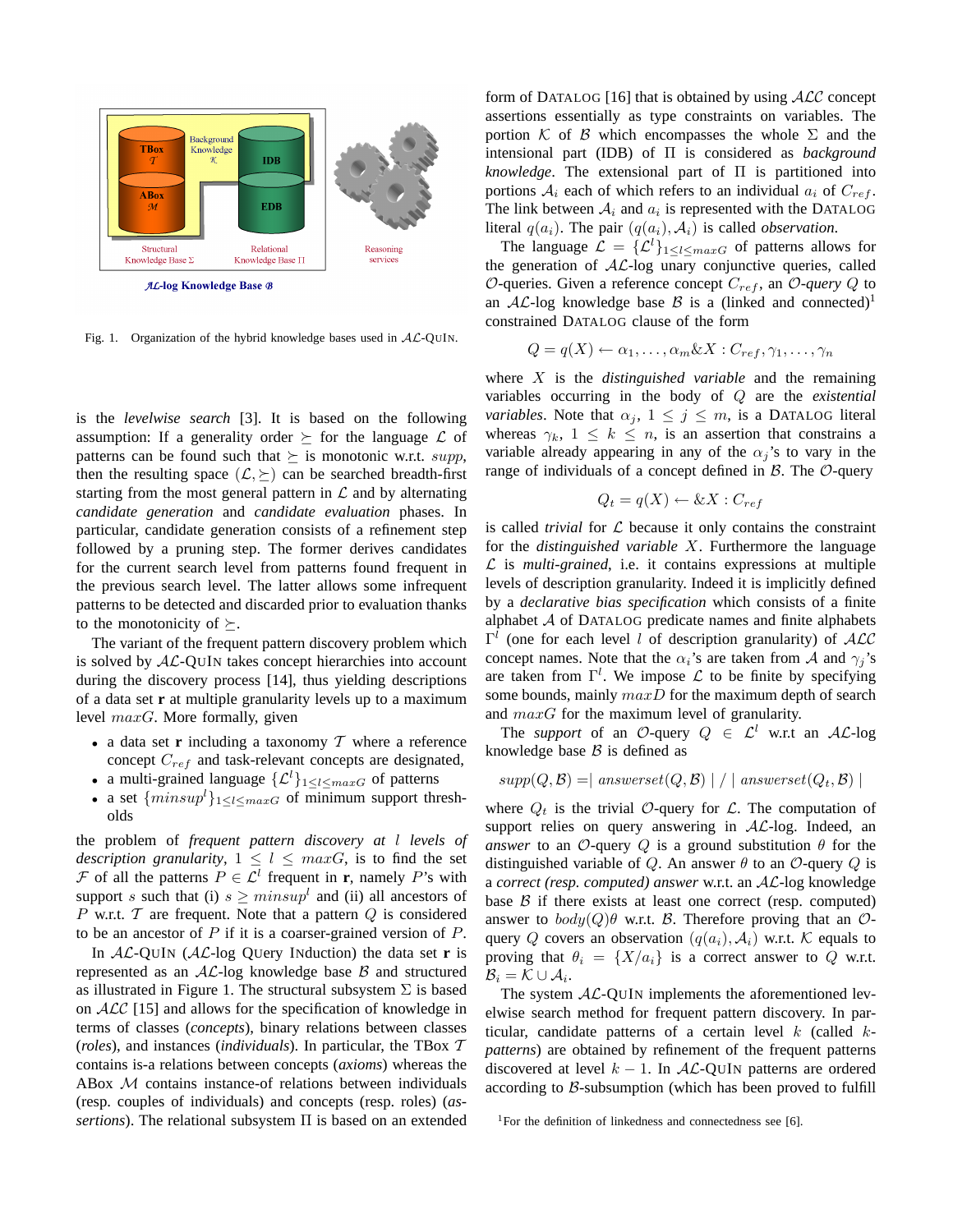the abovementioned condition of monotonicity [13]). The search starts from the most general pattern in  $\mathcal L$  and iterates through the generation-evaluation cycle for a number of times that is bounded with respect to both the granularity level  $l$  $(maxG)$  and the depth level k  $(maxD)$ .

Since  $AL$ -QUIN is implemented with Prolog, the internal representation language in  $AL$ -QUIN is a kind of DATALOG<sup>OI</sup> [17], i.e. the subset of DATALOG<sup> $\neq$ </sup> equipped with an equational theory that consists of the axioms of Clark's Equality Theory augmented with one rewriting rule that adds *inequality atoms*  $s \neq t$  to any  $P \in \mathcal{L}$  for each pair  $(s, t)$  of distinct terms occurring in P. Note that concept assertions are rendered as *membership atoms*, e.g.  $a : C$  becomes  $c \cdot C(a)$ .

## III. THE OE TOOL PROTÉGÉ-2000

Protégé-2000<sup>2</sup> [18] is the latest version of the Protégé line of tools, created by the Stanford Medical Informatics (SMI) group at Stanford University, USA. It has a community of thousands of users. Although the development of Protégé has historically been mainly driven by biomedical applications, the system is domain-independent and has been successfully used for many other application areas as well. Protégé- $2000$  is a Java-based standalone application to be installed and run in a local computer. The core of this application is the ontology editor. Like most other modeling tools, the architecture of Protégé-2000 is cleanly separated into a model part and a view part. Protégé-2000's model is the internal representation mechanism for ontologies and knowledge bases. Protégé-2000's view components provide a Graphical User Interface (GUI) to display and manipulate the underlying model.

Protégé-2000's model is based on a simple yet flexible metamodel [12], which is comparable to object-oriented and frame-based systems. It basically can represent ontologies consisting of classes, properties (*slots*), property characteristics (*facets* and *constraints*), and instances. Protégé-2000 provides an open Java API to query and manipulate models. An important strength of Protégé-2000 is that the Protégé-2000 metamodel itself is a Protégé-2000 ontology, with classes that represent classes, properties, and so on. For example, the default class in the Protege base system is called :STANDARD-CLASS, and has properties such as :NAME and :DIRECT-SUPERCLASSES. This structure of the metamodel enables easy extension and adaption to other representations.

Using the views of Protégé-2000's GUI, ontology designers basically create classes, assign properties to the classes, and then restrict the properties facets at certain classes. Using the resulting ontologies, Protégé-2000 is able to automatically generate user interfaces that support the creation of individuals (instances). For each class in the ontology, the system creates one form with editing components (*widgets*) for each property of the class. For example, for properties that can take single string values, the system would by default provide a text field widget. The generated forms can be further customized with



Fig. 2. Architecture of the OWL Plugin for Protégé-2000.

Protégé-2000's form editor, where users can select alternative user interface widgets for their project. The user interface consists of panels (*tabs*) for editing classes, properties, forms and instances.

Protégé-2000 has an extensible architecture, i.e. an architecture that allows special-purpose extensions (aka *plug-ins*) to be easily integrated. These extensions usually perform functions not provided by the Protégé-2000 standard distribution (other types of visualization, new import and export formats, etc.), implement applications that use Protégé-2000 ontologies, or allow configuring the ontology editor. Most of these plugins are available in the Protégé-2000 Plug-in Library, where contributions from many different research groups can be found. One of the most popular in this library is the OWL Plugin [19].

As illustrated in Figure 2, the **OWL Plugin** extends the Protégé-2000 model and its API with classes to represent the OWL<sup>3</sup> specification. In particular it supports RDF(S), OWL Lite, OWL DL (except for anonymous global class axioms, which need to be given a name by the user) and significant parts of OWL Full (including metaclasses). The OWL API basically encapsulates the internal mapping and thus shields the user from error-prone low-level access. Furthermore the OWL Plugin provides a comprehensive mapping between its extended API and the standard OWL parsing library Jena<sup>4</sup>. The presence of a secondary representation of an OWL ontology in terms of Jena objects means that the user is able to invoke arbitrary Jena-based services such as interfaces to classifiers, query languages, or visualization tools permanently. Based on the above mentioned metamodel and API extensions, the OWL Plugin provides several custom-tailored GUI components for OWL. Also it can directly access DL reasoners such as RACER [20]. Finally it can be further extended, e.g. to support OWL-based languages like SWRL<sup>5</sup>.

<sup>&</sup>lt;sup>2</sup>The distribution of interest to this work is 3.0 (February 2005), freely available at http://protege.stanford.edu/ under the Mozilla opensource license.

 $3$ http://www.w3.org/2004/OWL/

<sup>4</sup>http://jena.sourceforge.net

<sup>5</sup>http://www.w3.org/Submission/SWRL/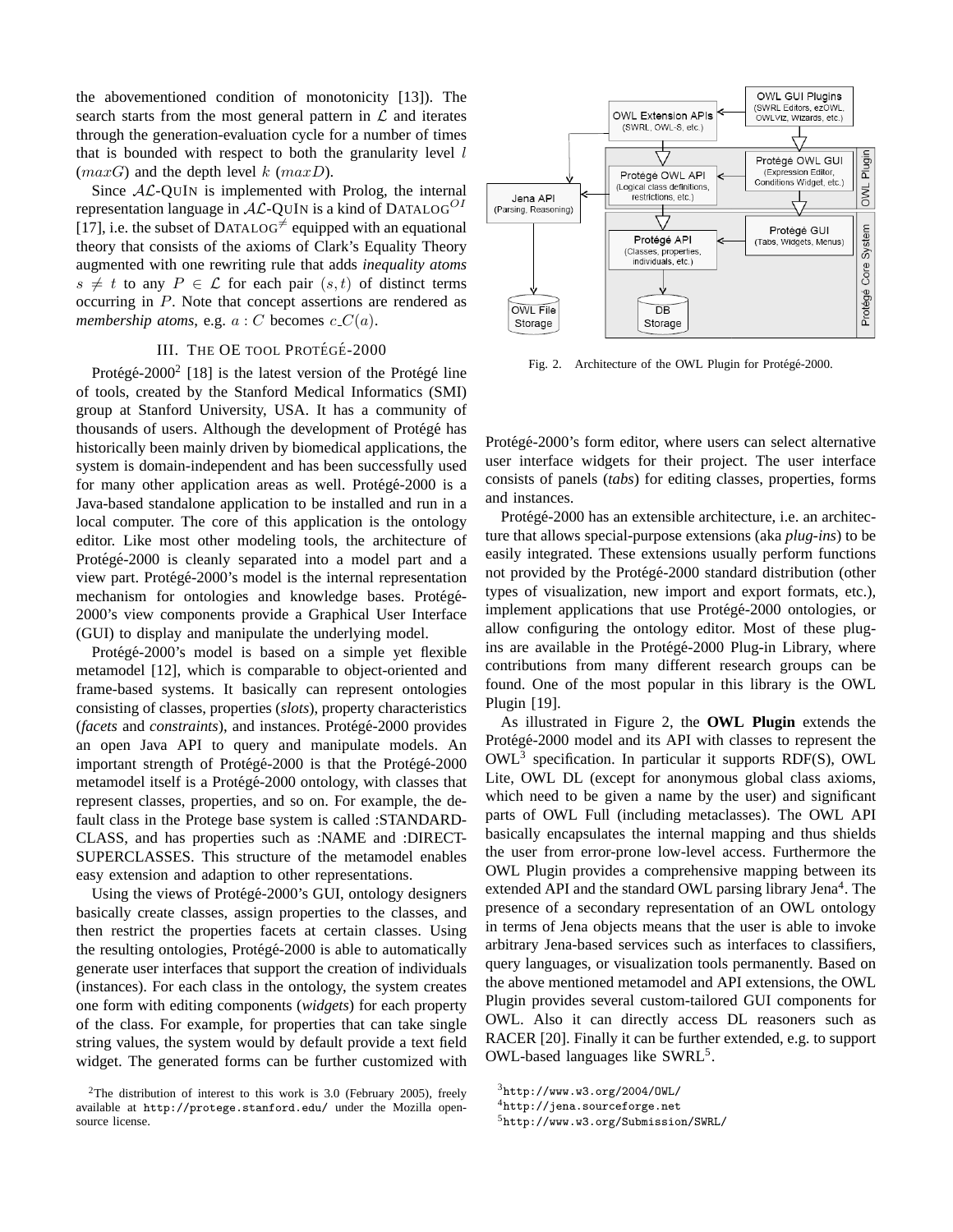

Fig. 3. Architecture and I/O of  $\mathcal{SW}$ ING.

## IV. ENABLING AL-QUIN TO SEMANTIC WEB APPLICATIONS WITH PROTÉGÉ-2000

To enable  $AL$ -QUIN to Semantic Web applications we have developed a software component, SWING, that assists users of AL-QUIN in the design of Semantic Web Mining sessions. As illustrated in Figure 3, SWING is a middleware because it interoperates via API with the OWL Plugin for Protégé-2000 to benefit from its facilities for browsing and reasoning on OWL ontologies.

**Example IV.1.** *The screenshots reported in Figure 4, 5, 6 and 7 refer to a Semantic Web Mining session with* SWING *for the task of finding frequent patterns in the on-line CIA World Fact Book*<sup>6</sup> *(data set) that describe Middle East countries (reference concept) w.r.t. the religions believed and the languages spoken (task-relevant concepts) at three levels of granularity (maxG = 3). To this aim we define*  $\mathcal{L}_{CIA}$  *as the set of* O-queries with  $C_{ref} = MiddleEastCountry$  *that can be generated from the alphabet*  $A = \{believes / 2, \text{ }speaks / 2\}$ *of* DATALOG *binary predicate names, and the alphabets*

 $\Gamma^1 \text{= } \left\{ \textit{Language}, \textit{Religion} \right\}$ 

$$
\Gamma^2 = \{ \text{IndoEuropeanLanguage}, \ldots, \text{MonotheisticRelation}, \ldots \}
$$
  

$$
\Gamma^3 = \{ \text{IndoIranianLanguage}, \ldots, \text{MuslimReligion}, \ldots \}
$$

*of*  $ALC$  *concept names for*  $1 \le l \le 3$ *, up to max* $D = 5$ *. Examples of O-queries in*  $\mathcal{L}_{CIA}$  *are:* 

 $Q_t = q(X) \leftarrow \& X: MiddleEastCountry$  $Q_1 = q(X) \leftarrow$  speaks  $(X, Y)$  & X:MiddleEastCountry*,* Y:Language  $Q_2 = q(X) \leftarrow$  speaks (X, Y) & X:MiddleEastCountry*,* Y:IndoEuropeanLanguage  $Q_3$ =  $q(X) \leftarrow$  believes(X,Y)& X:MiddleEastCountry*,* Y:MuslimReligion

*where*  $Q_t$  *is the trivial O-query for*  $\mathcal{L}_{CIA}$ *,*  $Q_1 \in \mathcal{L}_{CIA}^1$ *,*  $Q_2 \in$  $\mathcal{L}_{\text{CIA}}^2$ , and  $Q_3 \in \mathcal{L}_{\text{CIA}}^3$ . Note that  $Q_1$  is an ancestor of  $Q_2$ .

*Minimum support thresholds are set to the following values:*  $minsup<sup>1</sup> = 20\%, minsup<sup>2</sup> = 13\%, and minsup<sup>3</sup> = 10\%.$ *After* maxD = 5 *search stages,* AL*-*QUIN *returns 53 frequent patterns out of 99 candidate patterns compliant with*

<sup>6</sup>http://www.odci.gov/cia/publications/factbook/

*the parameter settings. One of these findings is the pattern* Q<sup>2</sup> *which turns out to be frequent because it has support*  $supp(Q_2, \mathcal{B}_{CIA}) = 13\%$  ( $\geq minsup^2$ ). This has to be read *as '13 % of Middle East countries speak an Indoeuropean language'.*  $\diamondsuit$ 



Fig. 4. SWING: step of concept selection.

| File Data Pre-processing Tools<br><b>Set relations</b>                                                                     |                                                                                                   | $\boxed{\blacksquare}$                                                                                              |
|----------------------------------------------------------------------------------------------------------------------------|---------------------------------------------------------------------------------------------------|---------------------------------------------------------------------------------------------------------------------|
| Available relations<br>country / 6<br>language / 3<br>ethnic_group / 3<br>religion / 3<br>continent / 2<br>encompasses / 3 | Selected relations<br>speaks / 2<br>believes / 2<br>$\blacktriangleright$<br>$\blacktriangleleft$ | Set 2 arguments<br>believes / 2<br>old ro<br>$\blacktriangle$<br>diff tro<br>$\overline{\textbf{v}}$<br>$\Phi$<br>× |
|                                                                                                                            | Edit Relation<br><b>O</b> Prev<br>Ð<br>Next                                                       |                                                                                                                     |

Fig. 5. SWING: step of relation selection.

A wizard provides guidance for the selection of the (hybrid) data set to be mined, the selection of the reference concept and the task-relevant concepts (see Figure 4), the selection of the relations - among the ones appearing in the relational component of the data set chosen or derived from them with which the task-relevant concepts can be linked to the reference concept in the patterns to be discovered (see Figure 5 and 6), the setting of minimum support thresholds for each level of description granularity and of several other parameters required by AL-QUIN. These user preferences are collected in a file (see ouput file *\*.lb* in Figure 3) that is shown in preview to the user at the end of the assisted procedure for confirmation (see Figure 7).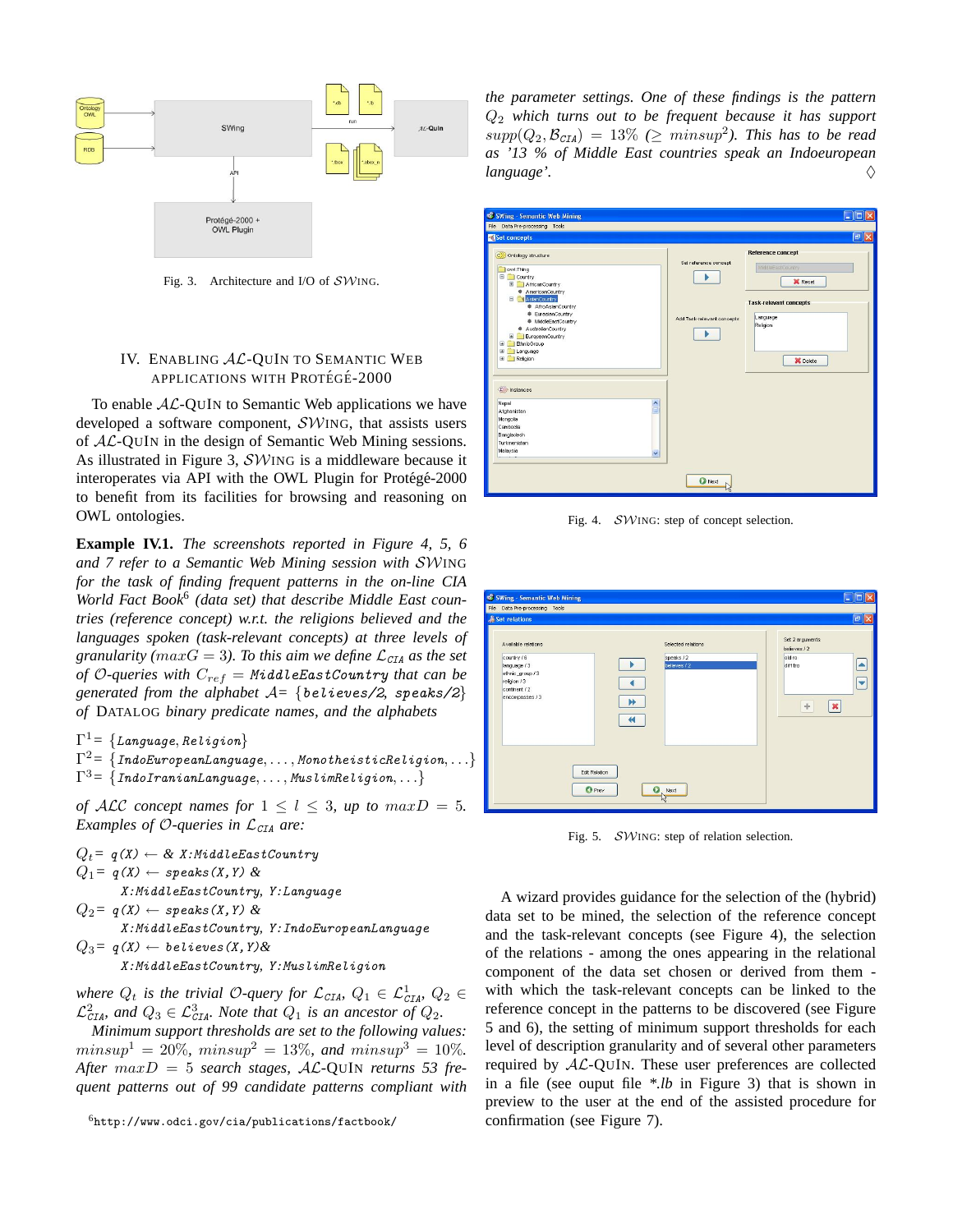| & Edit Relation<br>speaks<br>Relation Name                                                                                                                                                  |                                                                      | Relation Arity                                                              | $\Box$                                                                                |
|---------------------------------------------------------------------------------------------------------------------------------------------------------------------------------------------|----------------------------------------------------------------------|-----------------------------------------------------------------------------|---------------------------------------------------------------------------------------|
| <b>Choose Primitive Relations</b><br>Available Relations<br>country(Name,Code,Cap,Prov,Area,Pop)/6<br>ethnic_group(Code,Egrp,Perc)/3<br>religion(Code Rel Perc)/3<br>continent(Name,Area)/2 |                                                                      | Selected Relations<br>language(Code Lang Perc)<br>Ы                         | language<br><b>Choose Arguments of new</b><br>Relation<br>Available Argument<br>Perc  |
| encompasses(Code,Continent,Perc)/3<br>language<br>Set Constraints for the new relation<br>Arqument Available<br>Perc                                                                        | Domain<br>owt Thing<br>$\blacksquare$<br>Country<br>田<br>EthnicGroup | $\blacktriangleleft$<br><b>Constraints</b><br>Code:Country<br>Lang:Language | $\overline{\mathbf{x}}$<br>$\left  \Phi \right $<br>Argument Relation<br>Code<br>Long |
|                                                                                                                                                                                             | 田<br>Language<br>田<br>Refaion<br>÷                                   | $\boldsymbol{\mathsf{x}}$                                                   |                                                                                       |

Fig. 6. SWING: editing of derived relations.

|                                      | File Data Pre-processing Tools                                                                                                                                                                                                                                                  |                      |
|--------------------------------------|---------------------------------------------------------------------------------------------------------------------------------------------------------------------------------------------------------------------------------------------------------------------------------|----------------------|
| <b>Z</b> Language bias specification |                                                                                                                                                                                                                                                                                 | lo∥≻                 |
| Preview                              |                                                                                                                                                                                                                                                                                 |                      |
|                                      | key(c_MiddleEastCountry(new ro)).<br>trh(c_Language).<br>trh(c_Religion).<br>lb_atom(believes(old ro,new tro)).<br>lb_atom(speaks(old ro,diff tro)).<br>param( minimum_pattern_length, 2).<br>max_no_untyped_vars(1).<br>param(patterns_to_rules, no).<br>param( max_level, 3). | $\ddot{\phantom{0}}$ |

Fig. 7. SWING: preview of the language bias specification.

## *A. A closer look to the I/O*

The input to  $\mathcal{SW}$ ING is a hybrid knowledge base that consists of an ontological data source - expressed as a OWL file - and a relational data source - also available on the Web - integrated with each other.

**Example IV.2.** *The knowledge base*  $\mathcal{B}_{CIA}$  *for the Semantic Web Mining session of Example IV.1 integrates an OWL ontology (file* cia exp1.owl*) with a* DATALOG *database (file* cia exp1.edb*) containing facts*<sup>7</sup> *extracted from the on-line 1996 CIA World Fact Book. The OWL ontology*<sup>8</sup> *contains axioms such as*

```
\mathit{AsianCountry} \sqsubset \mathit{Country}.MidaleEastEthnic Group \sqsubset EthnicGroup.MidbleEastCountry \equiv
```
AsianCountry u ∃Hosts.MiddleEastEthnicGroup*.*

```
7http://www.dbis.informatik.uni-goettingen.de/Mondial/
mondial-rel-facts.flp
```
<sup>8</sup>In the following we shall use the corresponding DL notation

 $IndoEuropeanLanguage \sqsubset Language$ . IndoIranianLanguage @ IndoEuropeanLanguage*.* MonotheisticReligion @ Religion*.* MuslimReligion @ MonotheisticReligion*.*

*and membership assertions such as*

```
'IR':AsianCountry.
'Arab':MiddleEastEthnicGroup.
<'IR','Arab'>:Hosts.
'Persian':IndoIranianLanguage.
'ShiaMuslim':MuslimReligion.
'SunniMuslim':MuslimReligion.
```
*that define taxonomies for the concepts* Country*,* EthnicGroup*,* Language *and* Religion*. Note that Middle East countries (concept* MiddleEastCountry*) have been defined as Asian countries that host at least one Middle Eastern ethnic group. In particular, Iran (*'IR'*) is classified as Middle East country.*

*Since* Cref*=*MiddleEastCountry*, the* DATALOG *database is partitioned according to the individuals of* MiddleEastCountry*. In particular, the observation* (q('IR'), AIR) *contains* DATALOG *facts such as*

language('IR','Persian',58). religion('IR','ShiaMuslim',89). religion('IR','SunniMuslim',10).

```
concerning the individual 'IR'. \Diamond
```
The output file *\*.db* contains the input DATALOG database eventually enriched with an intensional part. The editing of derived relations (see Figure 6) is accessible from the step of relation selection (see Figure 5).

**Example IV.3.** *The output* DATALOG *database* cia exp1.db *for Example IV.1 enriches the input* DATALOG *database* cia exp1.edb *with the following two clauses:*

```
speaks(Code, Lang)← language(Code,Lang,Perc),
                 c Country(Code), c Language(Lang).
believes(Code, Rel)←religion(Code,Rel,Perc),
                  c Country(Code), c Religion(Rel).
```
*that define views on the relations* language *and* religion *respectively. Note that they correspond to the constrained* DATALOG *clauses*

```
speaks(Code, Lang)← language(Code,Lang,Perc) &
                     Code:Country, Lang:Language.
believes(Code, Rel)←religion(Code,Rel,Perc) &
                     Code:Country, Rel:Religion.
```
*and represent the intensional part of*  $\Pi_{CIA}$ .

The output file *\*.lb* contains the declarative bias specification for the language of patterns and other directives.

**Example IV.4.** *With reference to Example IV.1, the content of* cia exp1.lb *(see Figure 7) defines - among the other things - the language*  $\mathcal{L}_{CIA}$  *of patterns. In particular the first*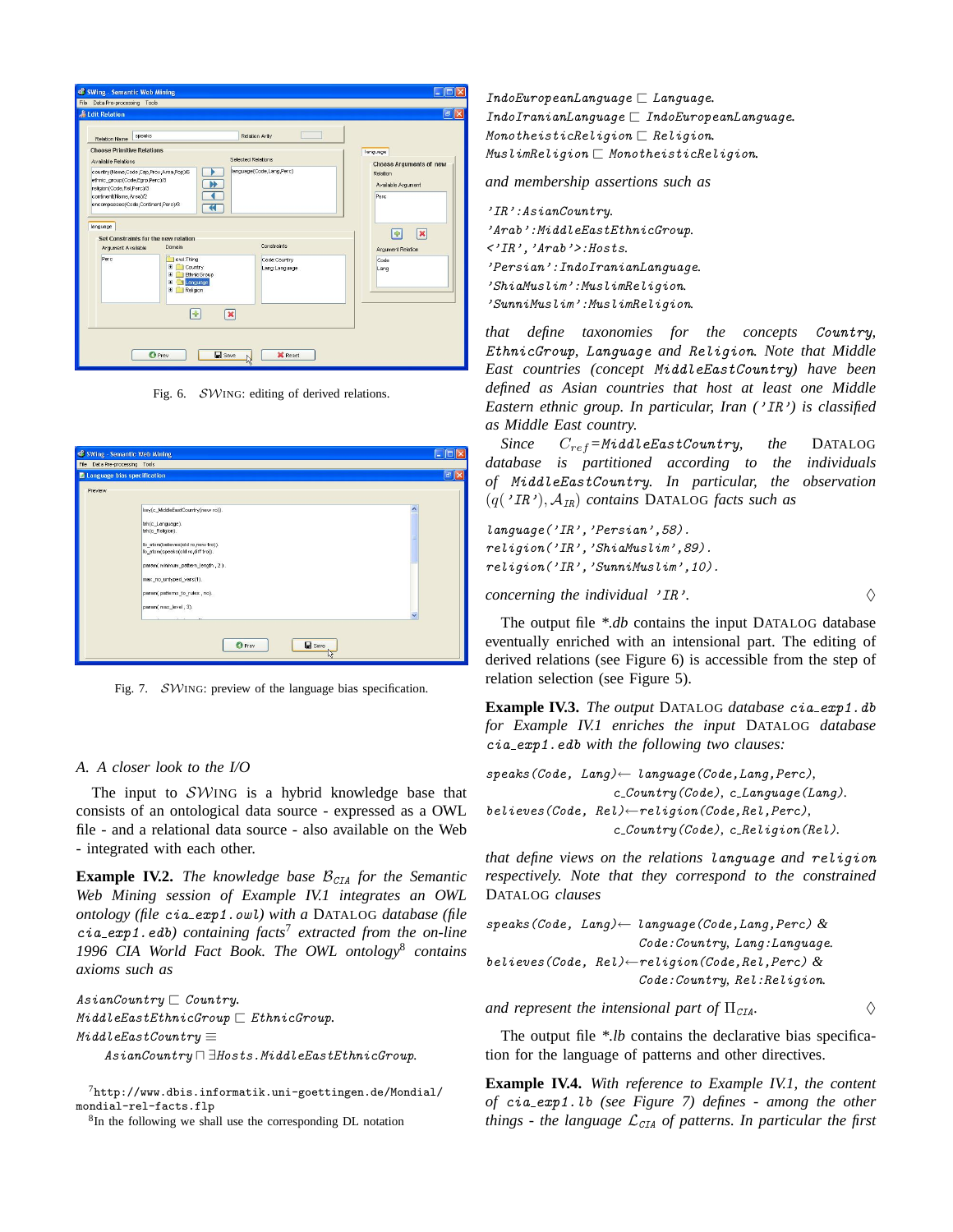The output files *\*.abox n* and *\*.tbox* are the side effect of the step of concept selection as illustrated in the next section. Note that these files together with the intensional part of the *\*.db* file form the background knowledge  $K$  for  $AL-QUIN$ .

## *B. A look inside the step of concept selection*

The step of concept selection deserves further remarks because it actually exploits the services offered by Protégé-2000. Indeed it also triggers some supplementary computation aimed at making a OWL background knowledge  $\Sigma$  usable by  $A\mathcal{L}\text{-}\text{QUIN}$ . To achieve this goal, it supplies the following functionalities:

- levelwise retrieval w.r.t.  $\Sigma$
- translation of both (asserted and derived) concept assertions and subsumption axioms of  $\Sigma$  to DATALOG<sup>OI</sup> facts

The latter relies on the former, meaning that the results of the levelwise retrieval are exported to  $DATALOG^{OI}$  (see output files *\*.abox n* and *\*.tbox* in Figure 3). The *retrieval* problem is known in DLs literature as the problem of retrieving all the individuals of a concept  $C$  [21]. Here, the retrieval is called *levelwise* because it follows the layering of  $T$ : individuals of concepts belonging to the *l*-th layer  $T<sup>l</sup>$  of T are retrieved all together.

**Example IV.5.** *The* DATALOG<sup>*OI*</sup> *rewriting of the concept assertions derived for* T <sup>2</sup> *produces facts like:*

```
c AfroAsiaticLanguage('Arabic').
. . .
c IndoEuropeanLanguage('Persian').
. . .
c_UralAltaicLanguage('Kazak').
. . .
c MonotheisticReligion('ShiaMuslim').
c MonotheisticReligion('SunniMuslim').
. . .
c PolytheisticReligion('Druze').
. . .
that are stored in the file cia_exp1.abox_2.
```
*The file*  $cia\_exp1.$  *thox contains a* DATALOG<sup>*OI*</sup> *rewriting of the taxonomic relations of* T *such as:*

hierarchy(c\_Language, 1, null, [c\_Language]). hierarchy(c\_Religion, 1, null, [c\_Religion]).

```
for the layer T
1 and
```

```
hierarchy (c_Language, 2, c_Language,
```
[c\_AfroAsiaticLanguage, c\_IndoEuropeanLanguage, ...]). hierarchy (c\_Religion, 2, c\_Religion,

[c\_MonotheisticReligion, c\_PolytheisticReligion]).

```
for the layer T
2 and
```
hierarchy (c\_Language, 3, c\_AfroAsiaticLanguage, [c\_AfroAsiaticLanguage]).

. . .

hierarchy(c Language,3,c IndoEuropeanLanguage, [c\_IndoIranianLanguage, c\_SlavicLanguage]).

hierarchy(c\_Language, 3, c\_UralAltaicLanguage, [c\_TurkicLanguage]).

hierarchy(c\_Religion, 3, c\_MonotheisticReligion,

[c\_ChristianReligion, c\_JewishReligion, c\_MuslimReligion]).

*.* ♦

for the layer 
$$
T^3
$$

Note that the translation from OWL to  $DATALOG^{OI}$  is possible because we assume that *all* the concepts are named. This means that an equivalence axiom is required for each complex concept in the knowledge base. Equivalence axioms help keeping concept names (used within constrained DATA-LOG clauses) independent from concept definitions.

## V. CONCLUSION

The middleware  $\mathcal{SW}$ ING supplies several facilities to  $\mathcal{AL}$ -QUIN, primarily facilities for compiling OWL down to DATALOG. Note that DATALOG is the usual KR&R setting for ILP. In this respect, the pre-processing method proposed by Kietz [22] to enable ILP systems to work within the framework of the hybrid KR&R system CARIN [23] is related to ours but it lacks an application. Analogously, the method proposed in [24] for translating OWL to disjunctive DATALOG is far too general with respect to the specific needs of our application. Rather, the proposal of interfacing existing reasoners to combine ontologies and rules [25] is more similar to ours in the spirit. Furthermore,  $\mathcal{SW}$ ING follows engineering principles because it promotes the reuse of existing systems  $(AC-QUIN)$ and Protégé-2000) and the adherence to standards (either normative - see OWL for the Semantic Web - or *de facto* - see DATALOG for ILP). Finally the resulting artifact overcomes the capabilities of the two systems when considered stand-alone. In particular,  $AL-QUIN$  was originally conceived to deal with  $ALC$  ontologies. Since OWL is equivalent to  $\mathcal{SHIQ}$  [26] and  $ALC$  is a fragment of  $SHIQ$  [21], the middleware SWING allows  $AL$ -QUIN to deal with more expressive ontologies and to face Semantic Web applications.

For the future we plan to extend  $\mathcal{SW}$ ING with facilities for extracting information from semantic portals and for presenting patterns generated by AL-QUIN.

#### **REFERENCES**

- [1] U. Fayyad, G. Piatetsky-Shapiro, P. Smyth, and R. Uthurusamy, Eds., *Advances in Knowledge Discovery and Data Mining*. AAAI Press/The MIT Press, 1996.
- [2] F. Lisi and F. Esposito, "ILP Meets Knowledge Engineering: A Case Study." in *Inductive Logic Programming*, ser. Lecture Notes in Artificial Intelligence, S. Kramer and B. Pfahringer, Eds. Springer, 2005, vol. 3625, pp. 209–226.
- [3] H. Mannila and H. Toivonen, "Levelwise search and borders of theories in knowledge discovery," *Data Mining and Knowledge Discovery*, vol. 1, no. 3, pp. 241–258, 1997.
- [4] F. Lisi and F. Esposito, "An ILP Perspective on the Semantic Web," in *Semantic Web Applications and Perspectives 2005*, P. Bouquet and G. Tumarello, Eds. CEUR Workshop Proceedings, 2005, http://ceurws.org/Vol-166/.